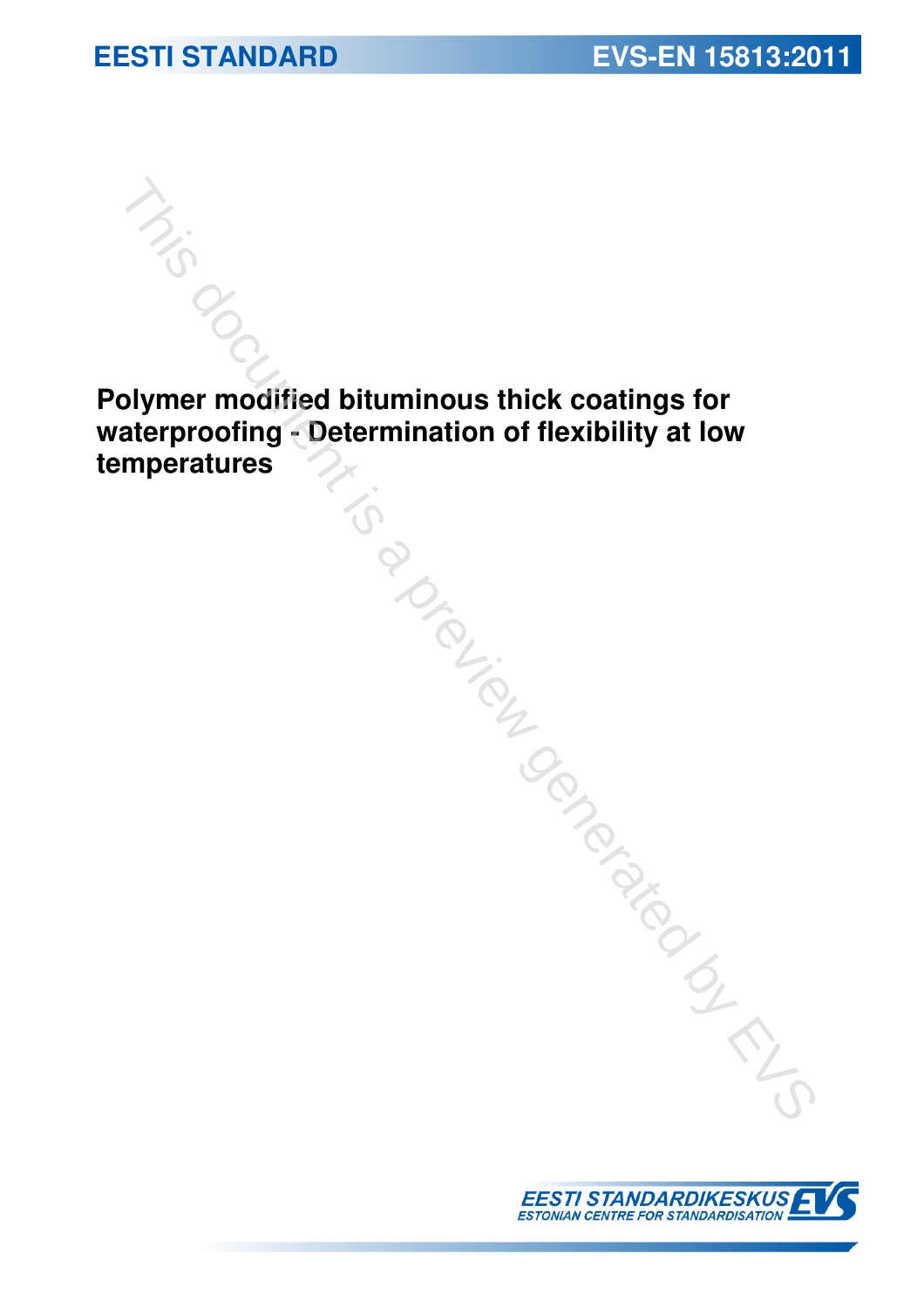### **EESTI STANDARDI EESSÕNA NATIONAL FOREWORD**

| Käesolev Eesti standard EVS-EN 15813:2011<br>sisaldab Euroopa standardi EN 15813:2011<br>ingliskeelset teksti.                                                                                                                                                                                               | This Estonian standard EVS-EN 15813:2011<br>consists of the English text of the European<br>standard EN 15813:2011.                                                                                                                          |  |
|--------------------------------------------------------------------------------------------------------------------------------------------------------------------------------------------------------------------------------------------------------------------------------------------------------------|----------------------------------------------------------------------------------------------------------------------------------------------------------------------------------------------------------------------------------------------|--|
| Standard on kinnitatud Eesti Standardikeskuse<br>30.04.2011 käskkirjaga ja jõustub sellekohase<br>teate avaldamisel EVS Teatajas.                                                                                                                                                                            | This standard is ratified with the order of<br>Estonian Centre for Standardisation dated<br>30.04.2011 and is endorsed with the notification<br>published in the official bulletin of the Estonian<br>national standardisation organisation. |  |
| Euroopa standardimisorganisatsioonide poolt<br>rahvuslikele liikmetele Euroopa standardi teksti<br>kättesaadavaks tegemise kuupäev on<br>23.03.2011.                                                                                                                                                         | Date of Availability of the European standard text<br>23.03.2011.                                                                                                                                                                            |  |
| Standard on kättesaadav Eesti<br>standardiorganisatsioonist.                                                                                                                                                                                                                                                 | The standard is available from Estonian<br>standardisation organisation.                                                                                                                                                                     |  |
| ICS 91.100.50                                                                                                                                                                                                                                                                                                |                                                                                                                                                                                                                                              |  |
|                                                                                                                                                                                                                                                                                                              |                                                                                                                                                                                                                                              |  |
|                                                                                                                                                                                                                                                                                                              | <b>PRODUCED</b>                                                                                                                                                                                                                              |  |
| Standardite reprodutseerimis- ja levitamisõigus kuulub Eesti Standardikeskusele<br>Andmete paljundamine, taastekitamine, kopeerimine, salvestamine elektroonilisse süsteemi või edastamine ükskõik millises vormis või<br>nillisel teel on keelatud ilma Eesti Standardikeskuse poolt antud kirjaliku loata. |                                                                                                                                                                                                                                              |  |

#### **Standardite reprodutseerimis- ja levitamisõigus kuulub Eesti Standardikeskusele**

Kui Teil on küsimusi standardite autorikaitse kohta, palun võtke ühendust Eesti Standardikeskusega: Aru 10 Tallinn 10317 Eesti; www.evs.ee; Telefon: 605 5050; E-post: info@evs.ee

#### **Right to reproduce and distribute belongs to the Estonian Centre for Standardisation**

No part of this publication may be reproduced or utilized in any form or by any means, electronic or mechanical, including photocopying, without permission in writing from Estonian Centre for Standardisation.

If you have any questions about standards copyright, please contact Estonian Centre for Standardisation: Aru str 10 Tallinn 10317 Estonia; www.evs.ee; Phone: 605 5050; E-mail: info@evs.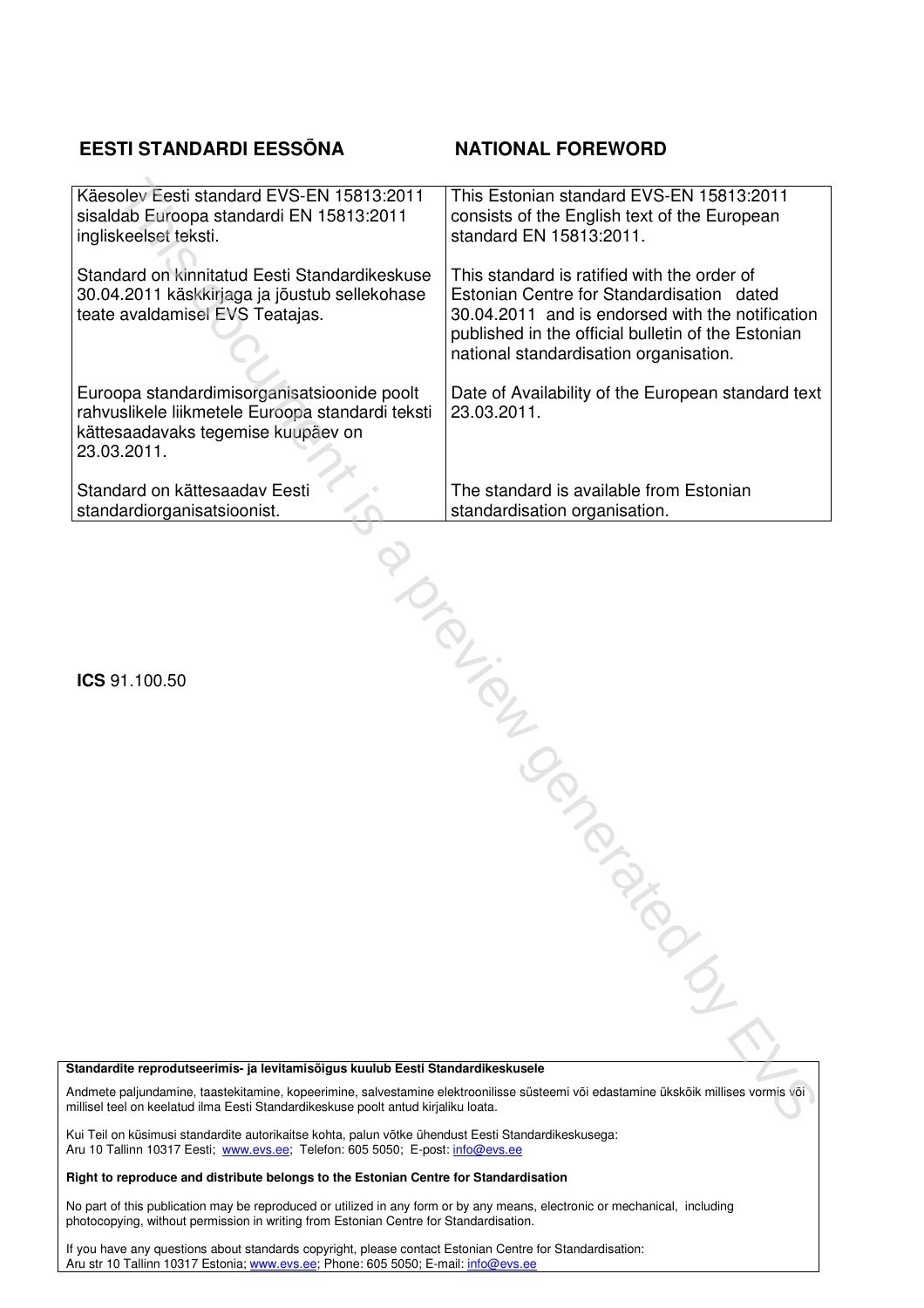# EUROPEAN STANDARD NORME EUROPÉENNE EUROPÄISCHE NORM

# **EN 15813**

March 2011

ICS 91.100.50

English Version

### Polymer modified bituminous thick coatings for waterproofing - Determination of flexibility at low temperatures

Revêtements bitumineux épais modifiés aux polymères pour imperméabilisation - Détermination de la souplesse à basse température

 Kunststoffmodifizierte Bitumendickbeschichtungen zur Bauwerksabdichtung - Bestimmung der Flexibilität bei niedrigen Temperaturen

This European Standard was approved by CEN on 13 February 2011.

CEN members are bound to comply with the CEN/CENELEC Internal Regulations which stipulate the conditions for giving this European Standard the status of a national standard without any alteration. Up-to-date lists and bibliographical references concerning such national standards may be obtained on application to the CEN-CENELEC Management Centre or to any CEN member.

This European Standard exists in three official versions (English, French, German). A version in any other language made by translation under the responsibility of a CEN member into its own language and notified to the CEN-CENELEC Management Centre has the same status as the official versions.

CEN members are the national standards bodies of Austria, Belgium, Bulgaria, Croatia, Cyprus, Czech Republic, Denmark, Estonia, Finland, France, Germany, Greece, Hungary, Iceland, Ireland, Italy, Latvia, Lithuania, Luxembourg, Malta, Netherlands, Norway, Poland, Portugal, Romania, Slovakia, Slovenia, Spain, Sweden, Switzerland and United Kingdom.



EUROPEAN COMMITTEE FOR STANDARDIZATION COMITÉ EUROPÉEN DE NORMALISATION EUROPÄISCHES KOMITEE FÜR NORMUNG

**Management Centre: Avenue Marnix 17, B-1000 Brussels**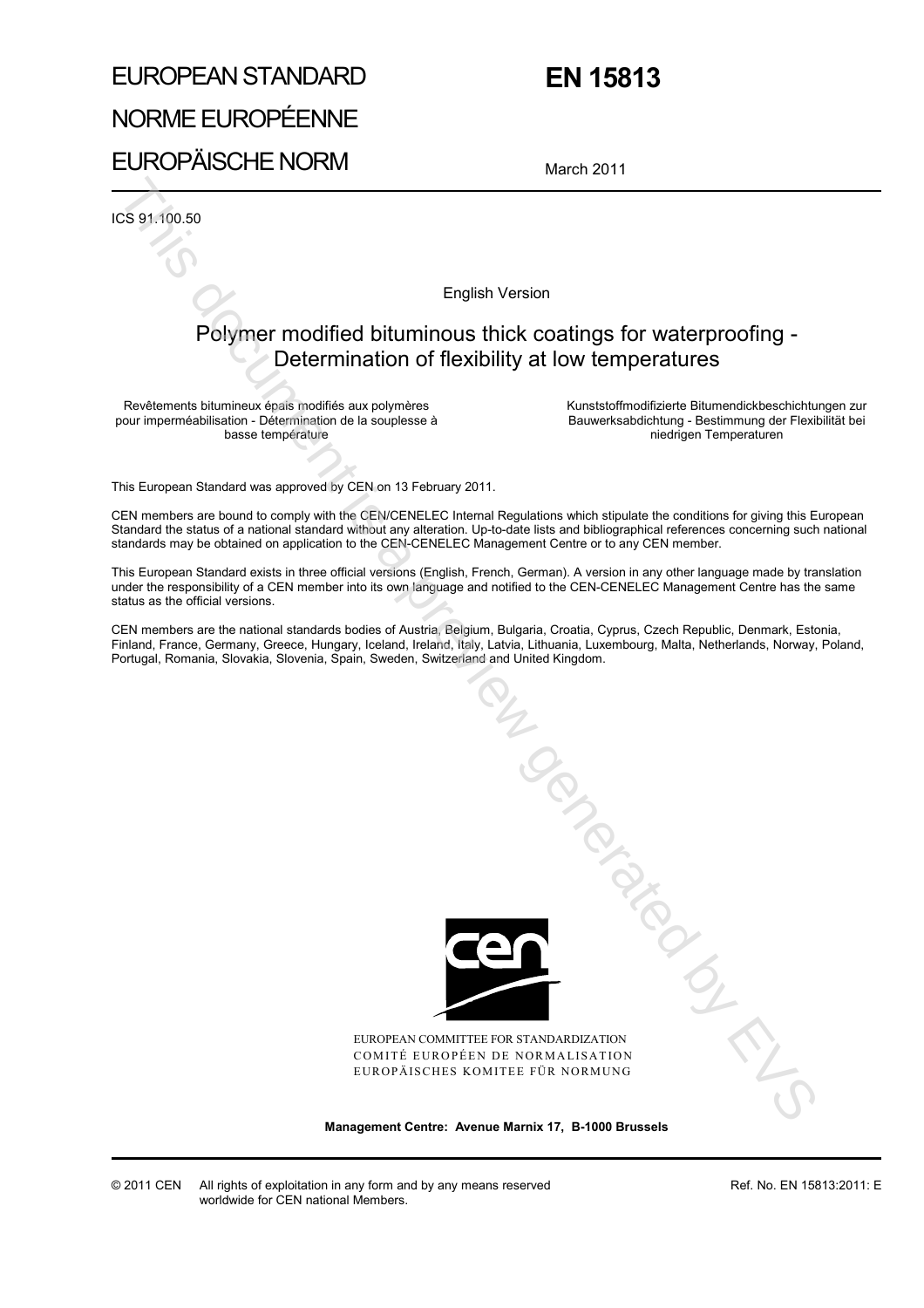# **Contents**

| 1               |                                        |
|-----------------|----------------------------------------|
| $\mathbf{2}$    |                                        |
| 3               |                                        |
| 4               |                                        |
| 5               |                                        |
| 6               |                                        |
| 7               |                                        |
| 8               |                                        |
| 9<br>9.1<br>9.2 |                                        |
| 10              | Iran Can<br><b>Southernal</b><br>INTIS |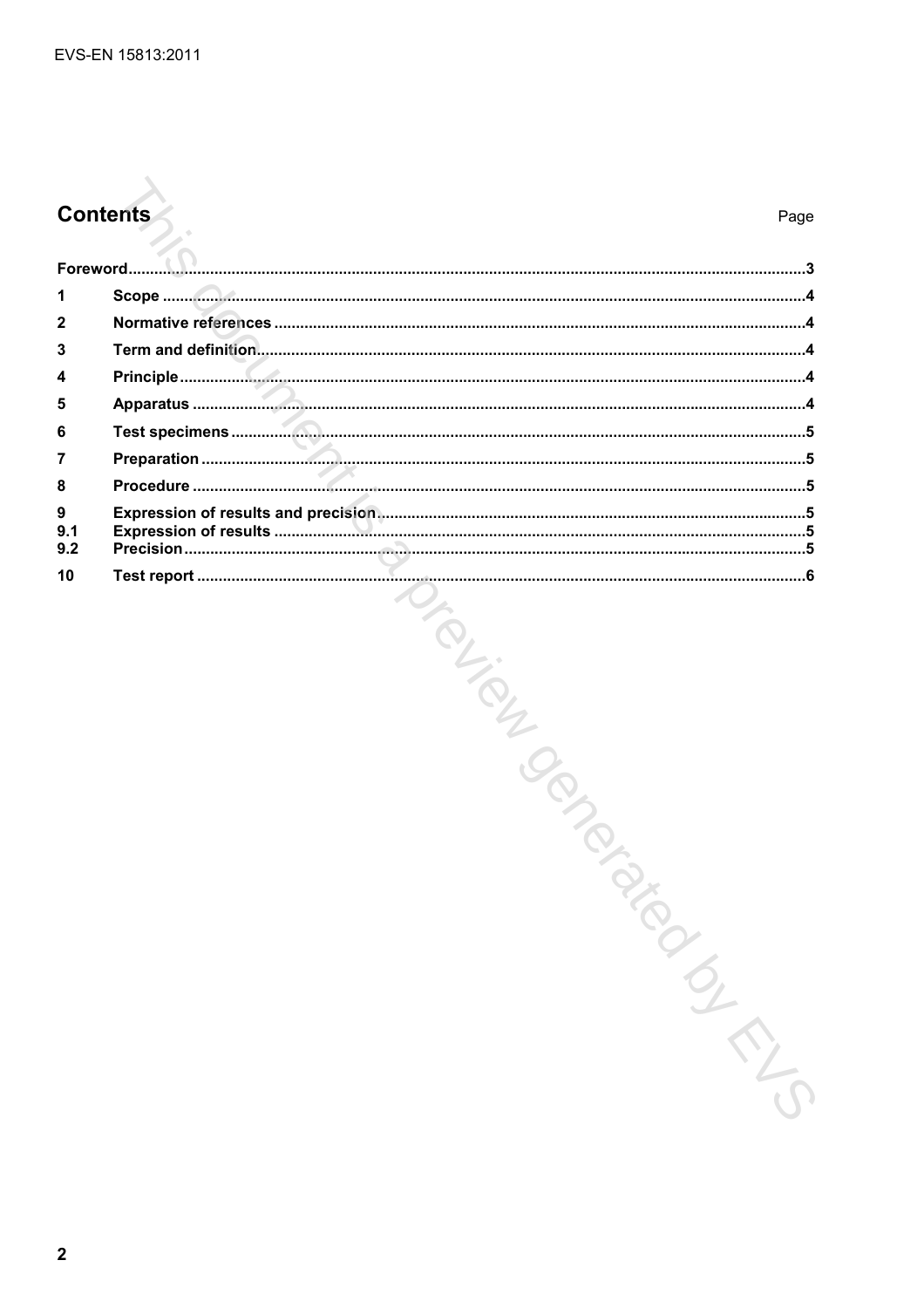## **Foreword**

This document (EN 15813:2011) has been prepared by Technical Committee CEN/TC 361 "Project Committee — Polymer modified bituminous thick coatings for waterproofing — Definitions/ requirements and test methods", the secretariat of which is held by DIN.

This European Standard shall be given the status of a national standard, either by publication of an identical text or by endorsement, at the latest by September 2011, and conflicting national standards shall be withdrawn at the latest by September 2011.

Attention is drawn to the possibility that some of the elements of this document may be the subject of patent rights. CEN [and/or CENELEC] shall not be held responsible for identifying any or all such patent rights.

According to the CEN/CENELEC Internal Regulations, the national standards organizations of the following countries are bound to implement this European Standard: Austria, Belgium, Bulgaria, Croatia, Cyprus, Czech Republic, Denmark, Estonia, Finland, France, Germany, Greece, Hungary, Iceland, Ireland, Italy, Latvia, Lithuania, Luxembourg, Malta, Netherlands, Norway, Poland, Portugal, Romania, Slovakia, Slovenia, Spain, Sweden, Switzerland and United Kingdom.

**Protein is a previously for the CIRTS**